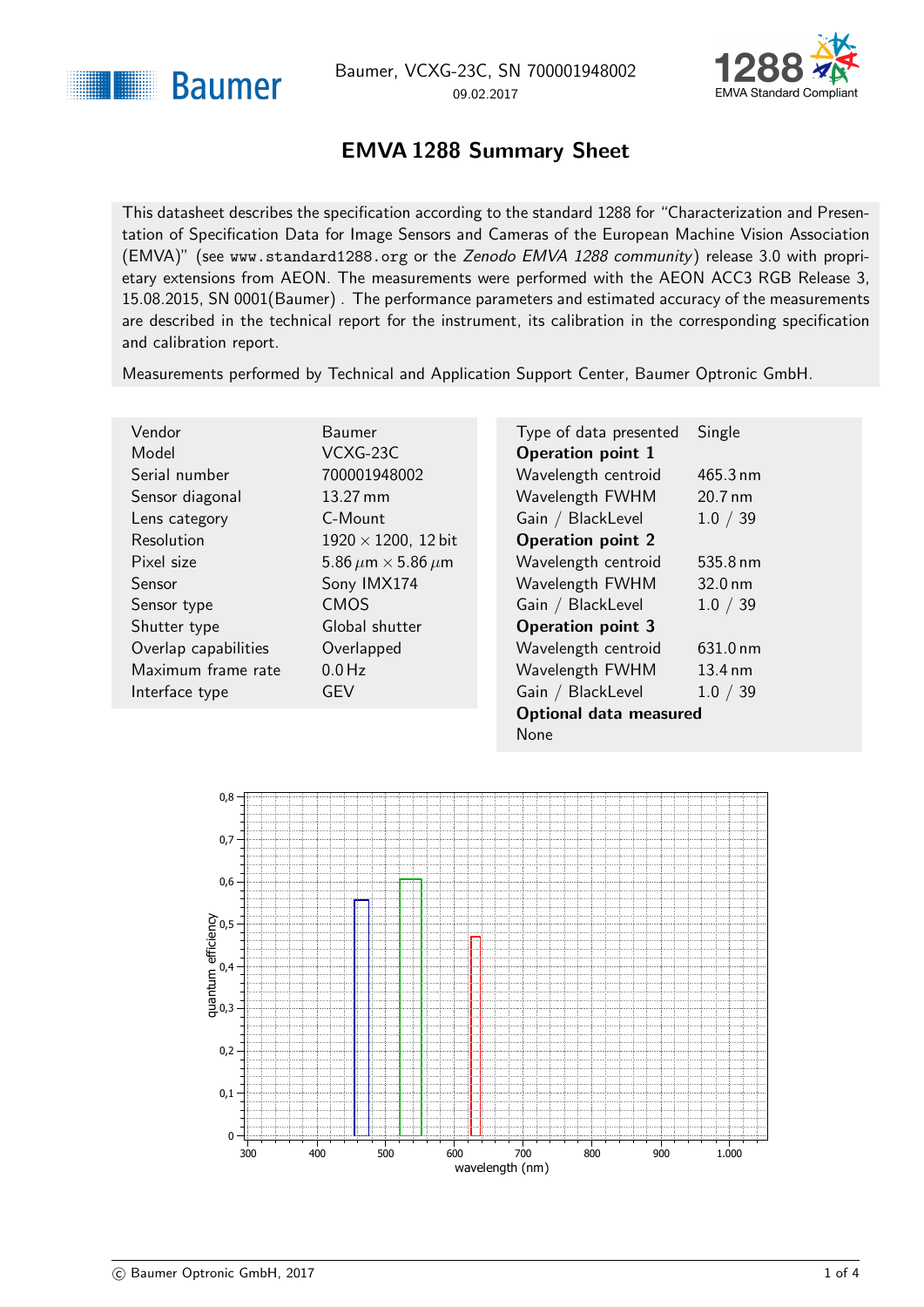



# EMVA 1288 Summary Sheet for Operating Point 1

| Type of data       | Single           | Gain / BlackLevel          | 1.0 / 39         |
|--------------------|------------------|----------------------------|------------------|
| Exposure control   | By irradiance    | Environmental temperature  | $25.0^{\circ}$ C |
| Exposure time      | $816.00 \,\mu s$ | Camera body temperature    | $35.2^{\circ}$ C |
| Frame rate         | $10.0$ Hz        | Internal temperature $(s)$ |                  |
| Data transfer mode | BayerRG12        | Wavelength, centr., FWHM   | 465 nm, 20.7 nm  |

| <b>Quantum efficiency</b> |                                     |  |
|---------------------------|-------------------------------------|--|
| $\eta$                    | 55.6%                               |  |
|                           | Overall system gain                 |  |
| K                         | $0.127$ DN/e <sup>-</sup>           |  |
| 1/K                       | $7.882\,\mathrm{e}^{-}/\mathrm{DN}$ |  |
|                           | Temporal dark noise & DSNU          |  |





#### **Nonlinearity**

45.0 dB

| LE.                 | 0.43%     |
|---------------------|-----------|
| $LE_{\text{min}}$   | $-0.50\%$ |
| $LE_{\textsf{max}}$ | 0.35%     |

|                        | <b>Sensitivity &amp; saturation</b>       |
|------------------------|-------------------------------------------|
| $\mu_{p,\text{min}}$   | 12.71 p                                   |
|                        | 0.370 p/ $\mu$ m <sup>2</sup>             |
| $\mu_{p,\mathsf{sat}}$ | 57046 p                                   |
|                        | 1661 p/ $\mu$ m <sup>2</sup>              |
| $\mu_{e,\text{min}}$   | $7.08e^{-}$                               |
|                        | 0.206 $e^-/\mu m^2$                       |
| $\mu_{e,\textsf{sat}}$ | $31745\,\mathrm{e}^{-}$                   |
|                        | 924 e <sup>-</sup> / $\mu$ m <sup>2</sup> |
|                        |                                           |

| Dynamic range |            |
|---------------|------------|
|               | 4487       |
|               | 73.0 dB    |
|               | $12.1$ bit |

 $DR$ 

|                         | Dark current  |  |
|-------------------------|---------------|--|
| $\mu_{c,\mathsf{mean}}$ | $1.1$ DN/s    |  |
| $\mu_{c,\mathsf{mean}}$ | $8.6 e^- / s$ |  |
| $\mu_{c,\mathsf{var}}$  | $4.5 e^- / s$ |  |



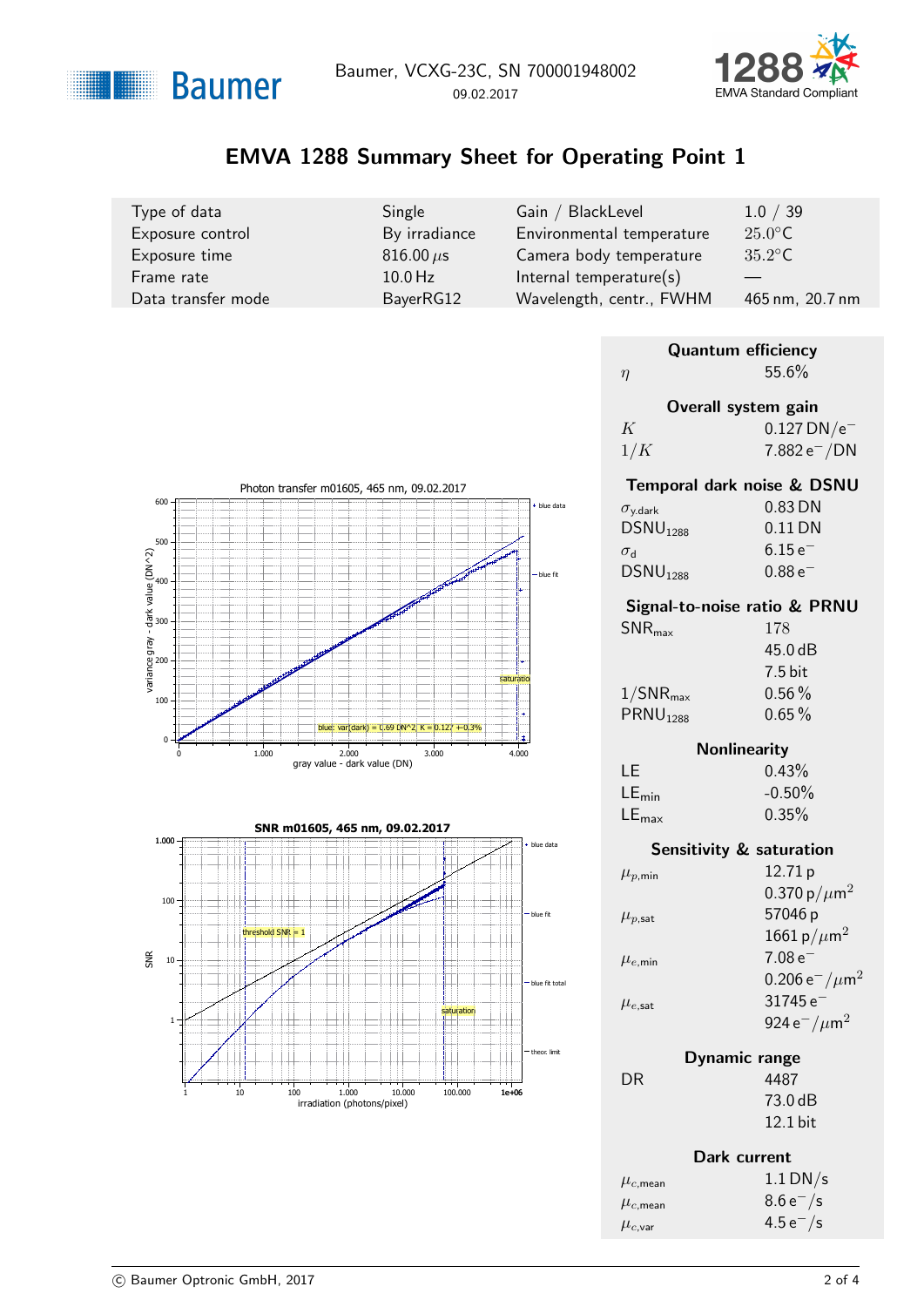



# EMVA 1288 Summary Sheet for Operating Point 2

| Type of data       | Single           | Gain / BlackLevel          | 1.0 / 39         |
|--------------------|------------------|----------------------------|------------------|
| Exposure control   | By irradiance    | Environmental temperature  | $25.0^{\circ}$ C |
| Exposure time      | $816.00 \,\mu s$ | Camera body temperature    | $35.2^{\circ}$ C |
| Frame rate         | $10.0$ Hz        | Internal temperature $(s)$ |                  |
| Data transfer mode | BayerRG12        | Wavelength, centr., FWHM   | 536 nm, 32.0 nm  |

| <b>Quantum efficiency</b> |                            |  |
|---------------------------|----------------------------|--|
| $\eta$                    | $60.5\%$                   |  |
| Overall system gain       |                            |  |
| K                         | $0.127$ DN/e <sup>-</sup>  |  |
| 1/K                       | $7.889 e^- / DN$           |  |
|                           | Temporal dark noise & DSNU |  |





| $\sigma_{y, \text{dark}}$    | 0.83 DN     |
|------------------------------|-------------|
| DSNU <sub>1288</sub>         | $0.12$ DN   |
| $\sigma_{\rm d}$             | $6.13e^{-}$ |
| DSNU <sub>1288</sub>         | $0.96e^-$   |
| Signal-to-noise ratio & PRNU |             |
| $SNR_{\text{max}}$           | 177         |
|                              | 45.0dB      |
|                              |             |

|                         | 7.5 bit  |
|-------------------------|----------|
| $1/\mathsf{SNR}_{\max}$ | $0.56\%$ |
| PRNU <sub>1288</sub>    | $0.64\%$ |

#### Nonlinearity

| 1 E               | $0.30\%$ |
|-------------------|----------|
| $LE_{min}$        | $-0.35%$ |
| $LE_{\text{max}}$ | 0.25%    |

|                        | <b>Sensitivity &amp; saturation</b> |
|------------------------|-------------------------------------|
| $\mu_{p,\text{min}}$   | 11.67 p                             |
|                        | 0.340 p/ $\mu$ m <sup>2</sup>       |
| $\mu_{p,\mathsf{sat}}$ | 51981p                              |
|                        | 1514 p/ $\mu$ m <sup>2</sup>        |
| $\mu_{e,\text{min}}$   | $7.06e^{-}$                         |
|                        | 0.206 $e^-/\mu m^2$                 |
| $\mu_{e,\textsf{sat}}$ | 31454 $e^-$                         |
|                        | 916 $e^-/\mu$ m <sup>2</sup>        |
| Dynamic range          |                                     |

| 4454       |
|------------|
| 73.0 dB    |
| $12.1$ bit |
|            |

 $DR$ 

|                         | Dark current  |
|-------------------------|---------------|
| $\mu_{c,\mathsf{mean}}$ | $1.1$ DN/s    |
| $\mu_{c,\mathsf{mean}}$ | $8.7 e^- / s$ |
| $\mu_{c,\mathsf{var}}$  | $4.6 e^- / s$ |